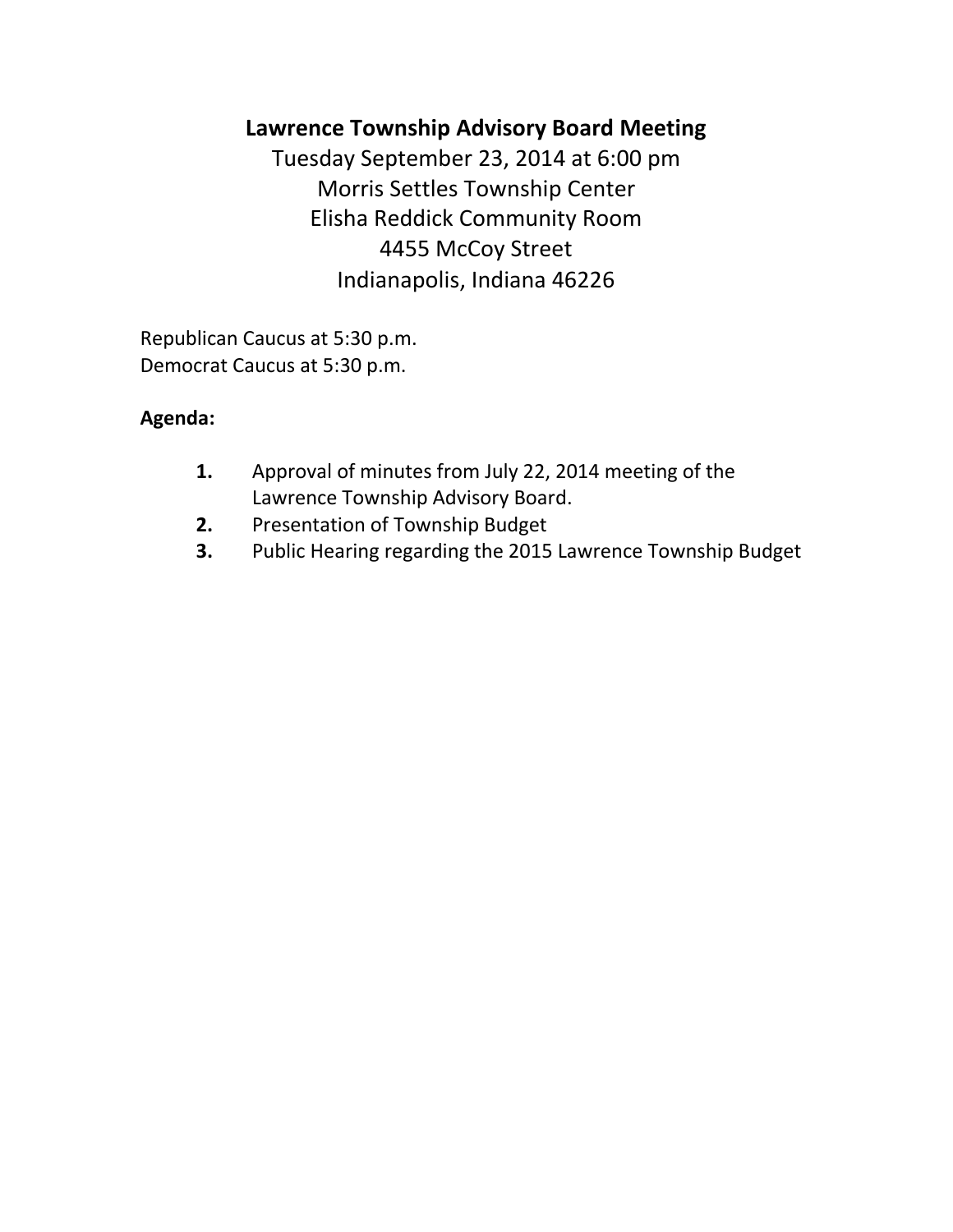### **LAWRENCE TOWNSHIP ADVISORY BOARD MEETING MINUTES 4455 McCoy Street Indianapolis, IN 46226**

| Meeting Date:                            | Tuesday, September 23, 2014                                                                          |
|------------------------------------------|------------------------------------------------------------------------------------------------------|
| Time Called to Order:<br>Time Adjourned: | $6:05$ P.M.<br>$6:43$ P.M.                                                                           |
| <b>MEMBERS PRESENT:</b>                  | Mike Healy, Emmajean Hines, Fred Freeman, Jesse Dotson, Dino Batalis,<br>Mary Harrison, Tony Widgery |
| TRUSTEE:                                 | <b>Russell Brown</b>                                                                                 |

OTHER ELECTED OFFICIALS PRESENT: Judge Clark Rehme

Meeting Called to Order:

Ms. Hines called the Lawrence Township Board meeting to order on Tuesday, September 23, 2014, at 6:05 P.M. She stated that there was a quorum present and asked Jesse Dotson to lead the Pledge of Allegiance.

Agenda:

**1. Approval of minutes from July 22, 2014 meeting of the Lawrence Township Advisory Board.** Mr. Widgery made a motion to approve the minutes from the July 22, 2014 meeting of the Lawrence Township Advisory Board. Mr. Healy seconded. Motion agreed to 7-0.

#### **2. Presentation of the Township Budget**

Trustee Brown gave a Powerpoint presentation on the 2015 budget. 2015 budget is lower than the 2014 budget. The direct assistance number is higher than it has been since Trustee Brown has been trustee. It reflects a few items including increased school clothes program and relationship with the pantry. The cash balance is lower than it's been, but will still be 50 percent of the operating budget. DLGF may look at how much cash is on hand and force the township to spend down cash reserves. The looked in COIT rate has given the Township some stability. Trustee Brown discussed the pantry and said that in two weeks of operation more than 800 families have been served. The main needs are money and food for the pantry. Trustee Brown showed some before and after photos of the pantry before opening and closing. He discussed the financial agreement between the township and the Lawrence Township Hunger Coalition. Part of the budget is the creation of a position called the Director of Community Partnership. The salary will be split between Township General and Township Assistance. Trustee Brown believes there are opportunities that exist to partner with other organizations that this position will help seek out. The agreement between the Trustee's Office and the hunger coalition will have the Township pay 100 percent of the pantry coordinator salary in 2015. In 2016 the amount will be 50 percent. In 2017 that position would not be paid at all by the Trustee's Office. There is a 3 percent increase for all township employees. There is an 8 percent increase for the Trustee and the Judge. The Judge asked for no raise to be included, but the Trustee included it anyway. Township Board pay was also put back at the 2009 levels. Trustee Brown discussed a possible increase or decrease in insurance costs, but a quote is not in hand. Trustee Brown recapped his presentation saying the 2015 budget provides financial flexibility for the township and strengthen the social services network in the township.